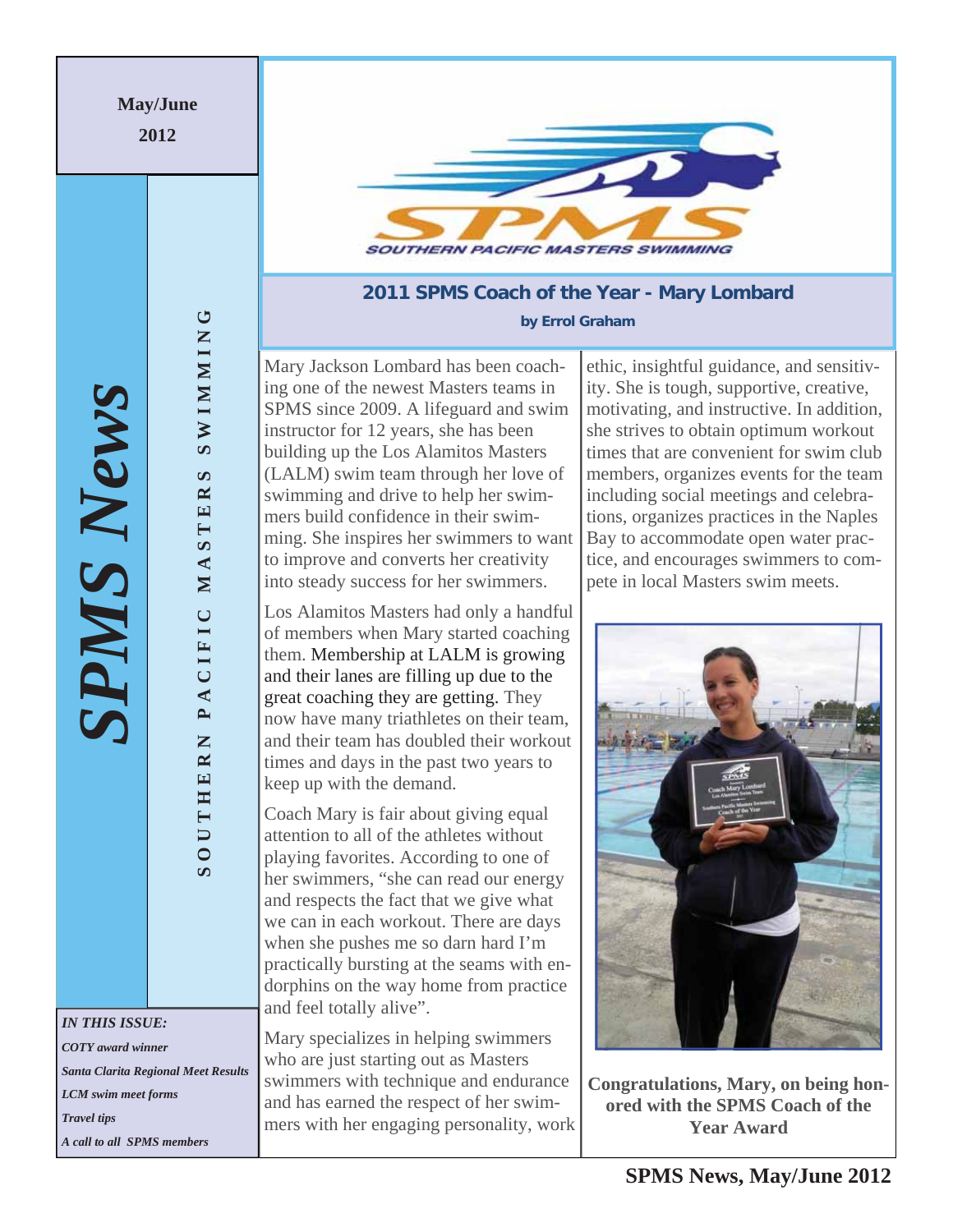# **OJAI Masters Swim Team Wins the Southwest Zone SPMS SCY Championship Santa Clarita, April 2012**

## **by Sheri Ann Cate**

The Ojai Masters Swim Team, coached by Rick Goeden, took home the first place honors at the Southwest Zone and SPMS Short Course Yards Regional Championship Meet at Santa Clarita on April 14 and 15<sup>th</sup>. Forty clubs with a total of 376 swimmers participated in the meet.

With a diverse team of 52 participating swimmers ranging in age from 20 to 87, Ojai scored 1844 points; besting the field by 332 points. The strength of Ojai's win was provided by the team's 34 women swimmers. Between the men and the women Ojai fielded 33 relays.

Goeden, who has been coaching the Ojai Masters for 25 years now, designated this meet as an 'all hands on deck' venture. Many of the swimmers were veterans of the swim meet scene, but for some it was their firstever meet. Goeden teaches an ongoing technique class three days a week which introduces newcomers to Masters swimming. Some of these technique class graduates started out barely being able to make it from one end of the pool to the other. From this 'square one' some have gone on to qualify for nationals.

In the weeks preceding the meet Ojai swimmers spent extra time working on starts and turns. Goeden spent many hours working and re-working relays (whenever someone had to drop out due to illness) in order to maximize each swimmer's unique contribution while at the same time maximizing points for the team. The outcome and the fun had by all proved to be well worth the effort!





## **Southwest Zone SPMS SCY 2012 Championship High Point Winners**

## **18 - 24**

**25 - 29**

Women - Lauren Dakin, CVMM

Men - Alec Alders, ROSE

- 
- Women Deborah Hefter, SWM Men - Eric Carlson, ROSE

#### **30 - 34**

Women - Elizabeth Vucinich, WH20 Men - Chad Durieux, ROSE

### **35 - 39**

Women - Tanya MacLean, NOVA Men - Kelly Karren, Swim Utah

## **40 - 44**

Women - Wenke Seider, OJAI Men - David Sumner, MVN

**45 - 49**

Women - Becky Cleavenger, CVMM Men - Tryggvi Helgason, SCMC

#### **50 - 54**

Women - Bonnie Spivey, MVN Men - Bill Ireland, SCAL

## **55 - 59**

Women - Kerri Lumbert Gentry, Unat Men - Donald Graham, PNA

## **60 - 64**

Women - Alta Stengel, SDSM Men - Hubie Kerns, VCM

## **65 - 69**

Women - Beverly Montrella, MVN Men - Rick Goeden, OJAI

#### **70 - 74**

Women - Jeanne Little, MVN Men - Mike Freshley, SDSM

## **75 - 79**

Women - Mitnee Duque, OJAI Men - Bob Best, SDSM

## **80 - 84**

Women - NA

## Men - Frederick Hoppe, SDSM

**85 - 89** Women - NA

Men - Frank Piemme, LOST

## **90 - 94**

Women - Maurine Kornfield. MVN Men - NA

*Congratulations Swimmers* 

## **SPMS News, May/June 2012**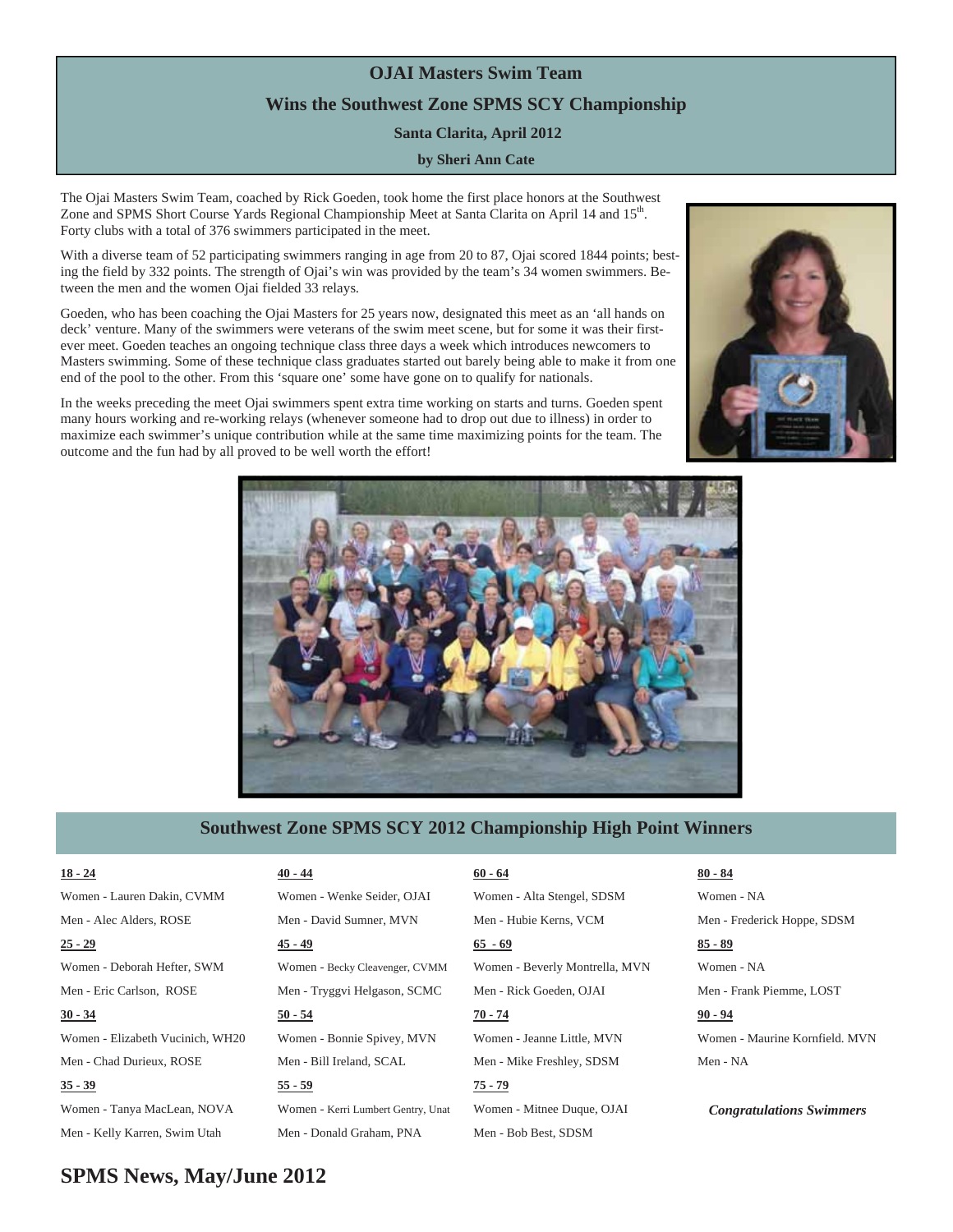#### **Sanction by Southern Pacific Masters Swimming for USMS, Inc. Sanction # 332-008**

**Facility:** Santa Clarita Aquatic Center, 20850 Centre Pointe Pkwy., Santa Clarita.

**Directions:** *From the north*, take I-5 to the Valencia Blvd exit in Valencia. Go east several miles (Valencia Blvd turns into

Soledad Canyon Rd) to Ruether Ave. Turn right and cross over railroad tracks. Turn right at Centre Pointe Pkwy. Turn left into driveway for Aquatic Center. *From the south*, take I-5 to Hwy. 14 north. Exit at Golden Valley Rd. Turn left onto Golden Valley Rd. Turn right on Centre Point Pkwy. Make a right into the driveway for the Aquatic Center. Parking is available in both upper and lower parking lots.

**Entries:** The pre-entry postmark deadline is Saturday April 28th. On-line entries are due at midnight on April 30th. Deck entries for the 1500 m Freestyle will close at 8:45a.m.; all other deck entries close at 11:00 a.m. Age on December 31, 2012 determines age group for the meet. You must be at least 18 years of age to compete. Swimmers are limited to entering a total of 5 individual events. **Rules:** USMS rules will govern. Current SPMS meet procedures will be en-

forced and take precedence over any errors or omissions on this entry form. **Warm-up:** USMS warm-up policies will be enforced by USA Swimming Officials. There will be **NO DIVING** into the pools at any time except into the designated sprint lane(s). **Warm-up rules will be announced and posted.** 

**Seeding:** All events will be deck seeded slowest to fastest, by entered time, ages and sexes combined. Check-in is not required in order to be deck seeded, except swimmers must check in to swim the 1500 m Freestyle and the 400 m Freestyle. **Relays:** All relays will be deck entered. Relay fees are \$4.00 per relay due upon entry. For each relay swimmer who is not entered in individual events, a fee of \$5.00 and a signed liability release must be submitted with the relay entry. **Awards:** Individual: SPMS ribbons for places 1 to 3. Relay: SPMS ribbons for first place.

**Entry Fees:** \$20.00 per swimmer for online entries, \$25.00 for mail-in entries. Deck entries allowed for a total of \$30.00.

**Checks payable to**: City of Santa Clarita.

Mail consolidated entry card, a copy of your 2012 USMS card, and check to: Santa Clarita Aquatic Center, c/o Santa Clarita Masters Club, 20850 Centre Pointe Pkwy, Santa Clarita, CA 91355.

**Questions:** Meet Director: Lance O'Keefe, (661) 250-3767, lokeefe@santa-clarita.com.

## **Sunday, May 6, 2012**

1500 warm-up at 8:00 a.m.

1500 starts at 9:00 a.m.

1. 1500 m Freestyle (check-in required)

#### **20 minute warm-up after 1500**

- 2. 400 m Mixed Freestyle Relay
- 3. 100 m Butterfly
- 4. 200 m Freestyle
- 5. 100 m Breaststroke
- 6. 50 m Freestyle
- 7. 200 m Individual Medley
- 8. 400 m Freestyle (**check-in required**)
- 9. 100 m Backstroke
- 10. 50 m Butterfly
- 11. 400 m Individual Medley
- 12. 200 m Breaststroke
- 13. 100 m Freestyle
- 14. 50 m Backstroke
- 15. 200 m Butterfly
- 16. 50 m Breaststroke
- 17. 200 m Backstroke
- 18. 400 m Mixed Medley Relay

## **Mission Viejo Nadadores LCM Swim Meet Sunday, May 20th, 2012**

#### **Sanction by Southern Pacific Masters Swimming for USMS, Inc. Sanction # 332-010**

**Facility**: Mission Viejo Pool is an outdoor, 25-yd. by 50-m competition pool at the Marguerite Aquatic Center, 27474 Casa Del Sol, Mission Viejo.

**Directions:** From the north or south, take the I-5 Freeway to the Alicia Parkway exit in Mission Viejo. Go east (away from the ocean) to Trabuco Road. Turn right on Trabuco to Marguerite Parkway. Go left on Marguerite to Casa Del Sol, turn right onto Casa Del Sol, and turn into the driveway for pool parking.

**Rules:** USMS rules will govern. Current SPMS meet procedures will be enforced and take precedence over any errors or omissions on this entry form. Age on December 31, 2012 determines age group for the meet. You must be at least 18 years of age to compete. Swimmers are limited to entering a total of 5 individual events.

**Warm-up:** USMS warm-up policies will be enforced by USA Swimming Officials. There will be **NO DIVING** into the pools at any time except into the designated sprint lane(s). **Warm-up rules will be announced and posted.** 

**Seeding:** All events will be deck seeded slowest to fastest, by entered time, ages and sexes combined. Check-in is not required in order to be deck seeded, except swimmers must check in to swim the 400 and 1500 m Freestyle and the 400 m Individual Medley.

**Relays:** All relays will be deck entered on SPMS relay forms available at the meet. Relay fees are \$2.00 per relay due upon entry. For each relay swimmer who is not entered in individual events, a fee of \$10.00 and a signed liability release must be submitted with the relay entry.

**Awards:** Individual: SPMS ribbons for places 1 to 3. Relay: SPMS ribbons for first place.

**Entry Fees:** \$25.00 per swimmer flat fee. Deck entries or online entries after May 14th are allowed for a total of \$35.00. Online entries close at 6:00 p.m. on May 19th, 2012

**Checks payable to**: Mission Viejo Nadadores (MVN)

Mail consolidated entry card, a copy of your 2012 USMS card, and check to: Mission Viejo Nadadores — Mark Moore, 25108-A Marguerite Parkway #391, Mission Viejo, CA 92692.

**Questions:** Meet Director, Mark Moore (949) 489-1847;

coach-mark@mastersmvnswim.org.

**Snack Bar**: Hot and cold drinks, snacks, and food will be available for purchase.

#### **Sunday, May 20, 2012**

1500 warm-up at 8:00 a.m.

1500 starts at 8:30 a.m.

1. 1500 m Freestyle (check-in required)

## **Additional warm-up after 1500**

- **Event #2 will start no earlier than 11:00 a.m**.
- 2. 400 m Individual Medley (check-in required)
- 3. 200 m Freestyle
- 4. 50 m Butterfly
- 5. 100 m Backstroke
- 6. 200 m Breaststroke
- 7. 200 m Medley Relay (Men, Women, or Mixed)
- 8. 200 m Individual Medley
- 9. 200 m Butterfly
- 10. 50 m Breaststroke
- 11. 200 m Backstroke
- 12. 100 m Freestyle
- 13. 100 m Butterfly
- 14. 50 m Backstroke
- 15. 200 m Freestyle Relay (Men, Women, or Mixed)
- 16. 100 m Breaststroke
- 17. 50 m Freestyle
- 18. 400 m Freestyle (check-in required)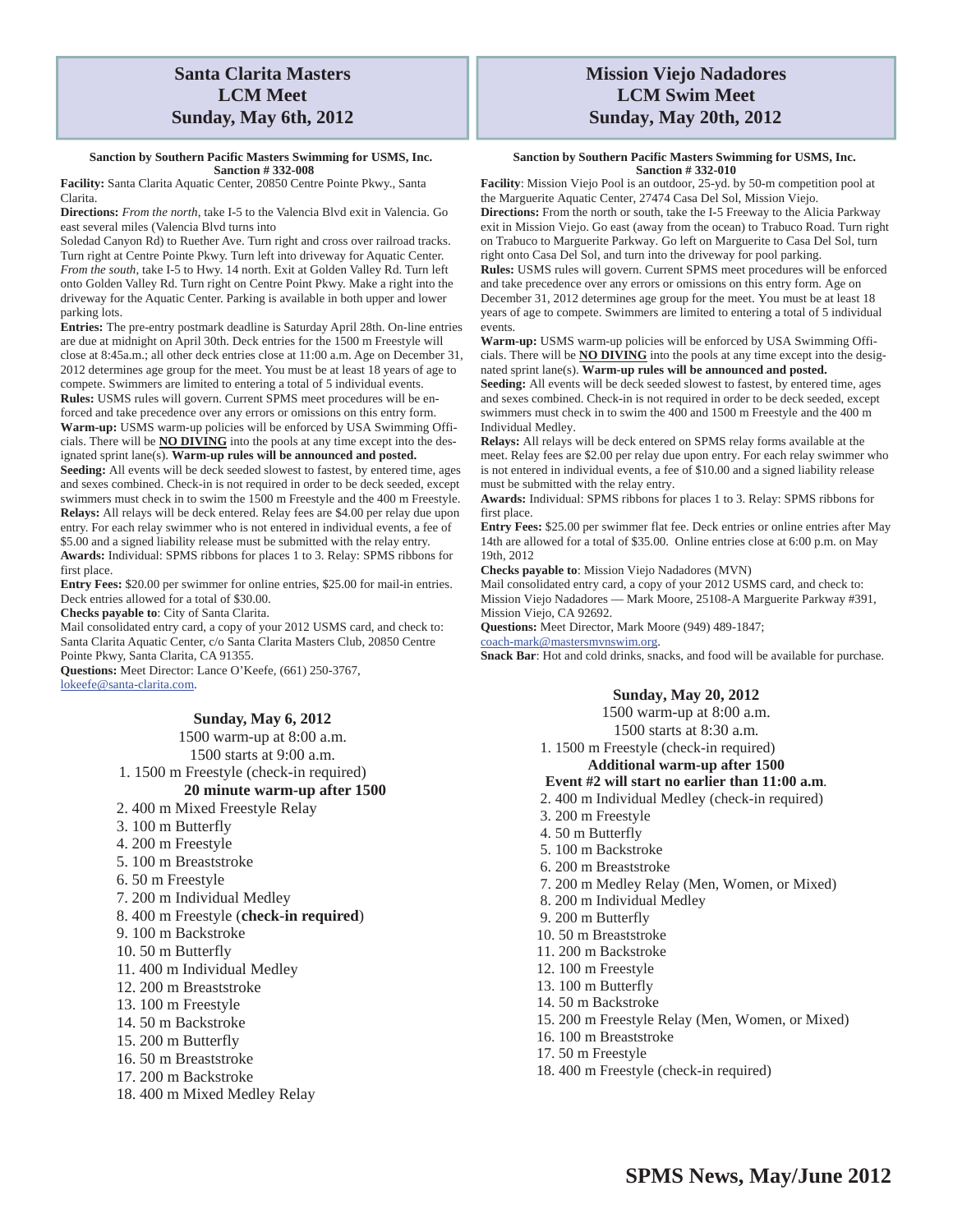## **UC-Irvine Masters LCM Swim Meet Sunday, June 3rd, 2012**

**Sanction by Southern Pacific Masters Swimming for USMS, Inc. Sanction # 332-016** 

**Facility**: UCI Pool is located on the UCI campus, an outdoor, 8-lane competition pool with a warm-up area and fully automatic timing with 8 lane scoreboard.

**Directions:** *From the north*, take the Jamboree Rd. exit from I-405. Turn right on Jamboree Rd, left on Campus Dr., and right on West Peltason. The pool is ahead on the right. *From the south***,** take the University Dr. exit from I-405. Turn left on University, left on Campus Dr., right on West Peltason. The pool is ahead on the right. Park in the Mesa Parking Structure at Mesa Rd and West Peltason (\$8.00 per day). **Rules:** USMS rules will govern. Current SPMS meet procedures will be enforced and take precedence over any errors or omissions on this entry form. Age on December 31, 2012 determines age group for the meet. You must be at least 18 to compete. Swimmers are limited to entering a total of 5 individual events.

**Warm-up:** USMS warm-up policies will be enforced by USA Swimming Officials. There will be **NO DIVING** into the pools at any time except into the designated sprint lane(s). **Warm-up rules will be announced and posted.** 

**Entries:** The pre-entry postmark deadline is Saturday, May 26th, 2012. Deck entries will close at 8:30 a.m. for 800 m Freestyle, and at 10:00 a.m. for all other events.

**Seeding:** All events will be deck seeded slowest to fastest, by entered time, ages and genders combined. Check-in is not required in order to be deck seeded, except swimmers must check in to swim the 800 m. and 400 m. Freestyle.

**Relays:** All relays will be deck entered. For each relay swimmer who is not entered in individual events, a fee of \$5.00 and a signed liability release must be submitted with the relay entry.

**Awards:** Individual: SPMS ribbons for places 1 to 3. Relay: SPMS ribbons for first place.

**Entry Fees:** \$25.00 per swimmer flat fee. Deck entries are allowed for \$30.00 flat fee. For swimmers in relays only, the fee is \$5.00.

**Checks payable to**: UC Regents

Mail consolidated entry card, a copy of your 2012 USMS card, and check to: Charlie Schober, UCI Crawford Hall, Irvine, CA 92697-4500. **Questions:** Meet Director, Charlie Schober, (949) 824-7946, ctschobe@uci.edu.

## **Sunday, June 3, 2012**

800 warm-up at 8:00 a.m. 800 starts at 9:00 a.m. 1. 800 m Freestyle (check-in required) **Additional warm-up after 800 Event #2 starts at noon** 

- 2. 200 m Freestyle
- 3. 50 m Butterfly
- 4. 100 m Backstroke
- 5. 200 m Medley Relay (men, women, or mixed)
- 6. 200 m Individual Medley
- 7. 50 m Breaststroke
- 8. 100 m Butterfly
- 9. 100 m Freestyle
- 10. 50 m Backstroke
- 11. 200 m Freestyle Relay (men, women, or mixed)
- 12. 100 m Breaststroke
- 13. 50 m Freestyle
- 14. 400 m Individual Medley (check-in required)
- 15. 400 m Freestyle (check-in required)

## **Las Vegas Masters LCM Swim Meet Saturday, June 16th, 2012**

**Sanction by Southern Pacific Masters Swimming for USMS, Inc. Sanction # 332-011** 

**Facility:** Desert Breeze Park, 8275 W. Spring Mountain Road, indoor 50-meter by 25-yard pool. Lanes will be available for warm-up. **Directions:** From the I-15 Fwy., take the Spring Mountain Rd West exit. Turn west on Spring Mountain Road and go 4 ½ miles to the pool.

**Entries:** Pre-entry postmark deadline: Saturday, June 9th. On deck registration permitted. Deck entries will close at 12:30 p.m. for the first 6 events. Deck entries will close at 1:00 p.m. for the remaining events. Age on December 31, 2012 determines age group for the meet. You must be at least 18 years of age to compete.

**Rules:** USMS rules will govern. Current SPMS meet procedures will be enforced and take precedence over any errors or omissions on this entry form.

**Warm-up:** USMS warm-up policies will be enforced by USA Swimming Officials. There will be **NO DIVING** into the pools at any time except into the designated sprint lane(s). **Warm-up rules will be announced and posted.** 

**Seeding:** All events will be deck seeded slowest to fastest, by entered time, ages and sexes combined. Check-in is not required in order to be deck seeded, except swimmers must check in to swim the 1500 m Freestyle and the 400 m Freestyle.

**Relays:** All relays will be deck entered, on SPMS relay forms available at the meet. Relays are *free*. For each relay swimmer who is not entered in individual events, a fee of \$5.00 and a signed liability release must be submitted with the relay entry.

**Awards:** Individual: SPMS ribbons for places 1 to 3. Relay: SPMS ribbons for first place.

**Entry Fees:** \$25.00 per swimmer flat fee. Deck entries or online entries after June 9th allowed for a total of \$35.00.

**Checks payable to:** Las Vegas Masters

Mail consolidated entry card, a copy of 2012 USMS card, and check to: Las Vegas LCM Meet, P. O. Box 204, Lake Forest, CA 92609- 0204.

**Questions:** Meet Director, Victor Hecker (702) 247-7788. Meet Entries: Robert Mitchell, mitchellrobert@cox.net.

### **Saturday, June 16, 2012 Warm-up at noon Meet starts at 1:00 p.m.**

### 1. 400 m Freestyle **(check-in required)**

- 2. 50 m Butterfly
- 3. 100 m Freestyle
- 4. 100 m Backstroke
- 5. 200 m Freestyle
- 6. 50 m Breaststroke
- 7. 100 m Butterfly
- 8. 50 m Freestyle
- 9. 50 m Backstroke
- 10. 200 m Individual Medley
- 11. 100 m Breaststroke
- 12. 200 m Medley Relay
- 13. 200 m Freestyle Relay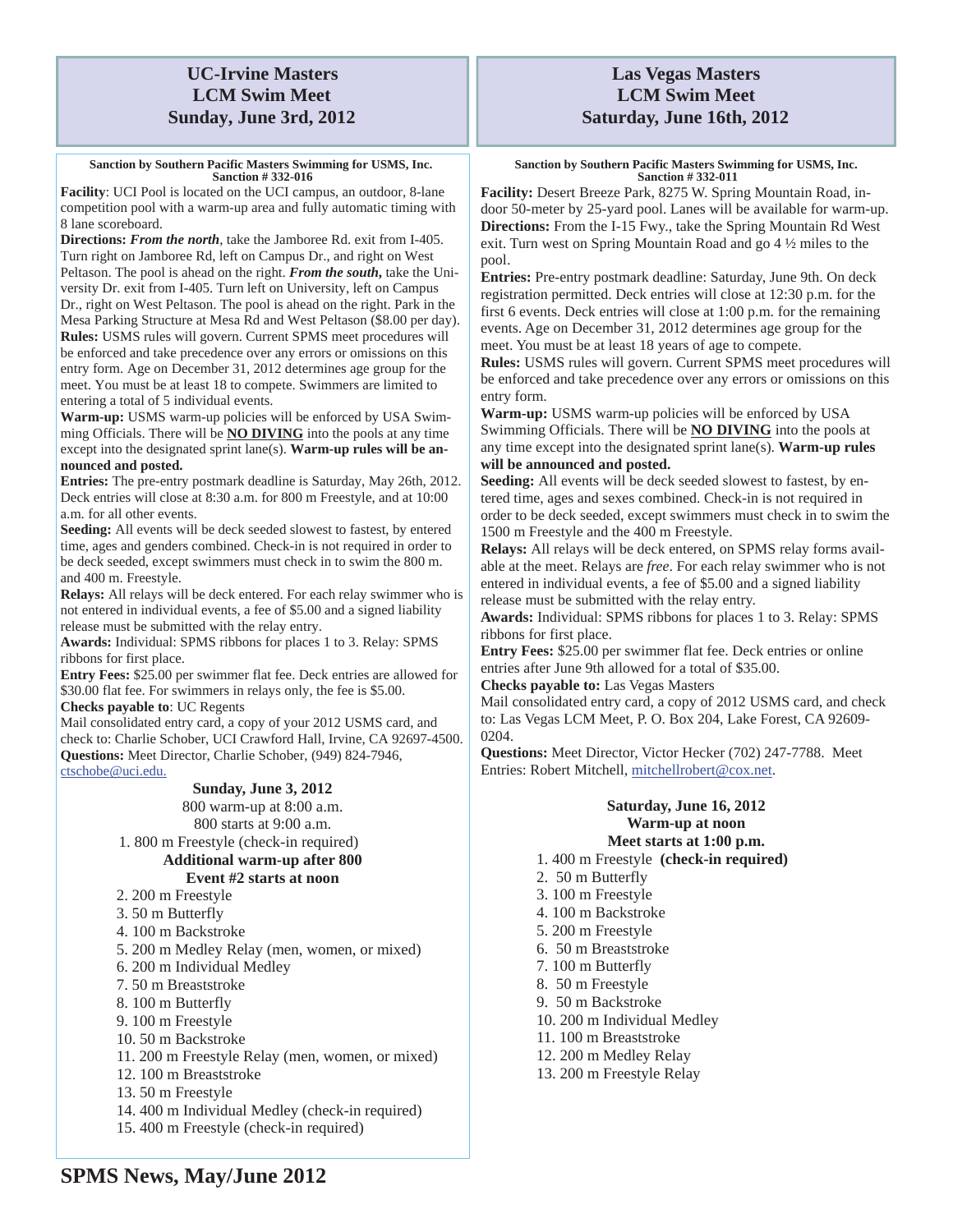## MISSION VIEJO NADADORES PATRICK MOORE MEMORIAL LONG COURSE RELAY MEET SUNDAY, JULY 1ST, 2012 9:00 A.M.

**Sanction by Southern Pacific Masters Swimming for USMS, Inc. Sanction # 332-012 (A portion of the proceeds from this meet will go towards the Patrick Moore Memorial College Scholarship Fund)** 

**Facility**: Mission Viejo Pool is an outdoor, 25yd. by 50m competition pool at the Marguerite Aquatic Center, 27474 Casa Del Sol, Mission Viejo.

**Directions:** From the north or south, take the I-5 Freeway to the Alicia Parkway exit in Mission Viejo. Go east (away from the ocean) to Trabuco Road. Turn right on Trabuco to Marguerite Parkway. Go left on Marguerite to Casa Del Sol, turn right onto Casa Del Sol, and turn into the driveway for pool parking. There will be no parking in the upper parking lot. No tennis parking on Marguerite allowed.

**Eligibility:** Open to any current 2012 USMS/USA registered swimmer. Age on December 31, 2012 determines age group for the meet. You must be at least 18 to compete.

**Entry Deadline:** Relay cards for events 1 to 5 are due by 8:30 a.m., events 6 to 9 by 9:00 a.m., and events 10 to 13 by 10:00 a.m.

**Seeding:** All events will be deck seeded slowest to fastest, by entered time, ages and sexes combined.

**Relays:** All relays will be deck entered on SPMS relay forms available at the meet. Relay fees are \$12.00 per SPMS relay due upon entry.

**Awards: 1st place medals, ribbons 2nd - 3rd place**. **Family Relays Rules:** must have at least one adult (18+) on the relay and two swimmers under 18. At least two members must be from the same family. (Two families can swim together) Swimmers under 18 must be a USA-S member.

**Entry Fees:** SPMS members: \$25.00 per swimmer surcharge. Swimmers must complete an entry card and provide a photocopy of their 2012 USMS card.

**Family BBQ: – around 12:00 after the meet. (Hamburgers/Hot dogs, chips, and watermelon)** Cost: \$5.00 per person.

**Online Entries:** Sign-up early at **www.spma.net** 

**Questions:** Meet Director, Mark Moore, (949) 489- 1847; coachmark@mastersmvnswim.org.



## **Order of Events**

- 1. Women 400 m. Medley Relay
- 2. Men 400 m. Medley Relay
- 4. Women 200 m. Freestyle Relay
- 5. Men 200 m. Freestyle Relay

**\*\*\*\*\*\*\*\*\*\*\*\*\*\*\*\*\*\*\*\*\*\*\*\*\*\*\* 10 minute Break 4 x 50 Freestyle Family Relay \*\*\*\*\*\*\*\*\*\*\*\*\*\*\*\*\*\*\*\*\*\*\*\*\*\*\*** 

- 6. Women 400 m. Freestyle Relay
- 7. Men 400 m. Freestyle Relay
- 8. Mixed 200 m. Medley Relay
- 9. Mixed 200 m. Freestyle Relay

**\*\*\*\*\*\*\*\*\*\*\*\*\*\*\*\*\*\*\*\*\*\*\*\*\*\*\*\*\*\* 10 minute Break 4 x 50 Wet T-shirt Family Relay \*\*\*\*\*\*\*\*\*\*\*\*\*\*\*\*\*\*\*\*\*\*\*\*\*\*\*\*\*\*** 

- 10. Women 200 m. Medley
- 11. Men 200 m. Medley Relay
- 12. Mixed 400 m. Freestyle Relay
- 13. Mixed 400 m. Medley Relay

**\*\*\*\*\*\*\*\*\*\*\*\*\*\*\*\*\*\*\*\*\*\*\*\*\*\*\*\* 15 minute Break 4 x 50 Watermelon Family Relay \*\*\*\*\*\*\*\*\*\*\*\*\*\*\*\*\*\*\*\*\*\*\*\*\*\*\*\***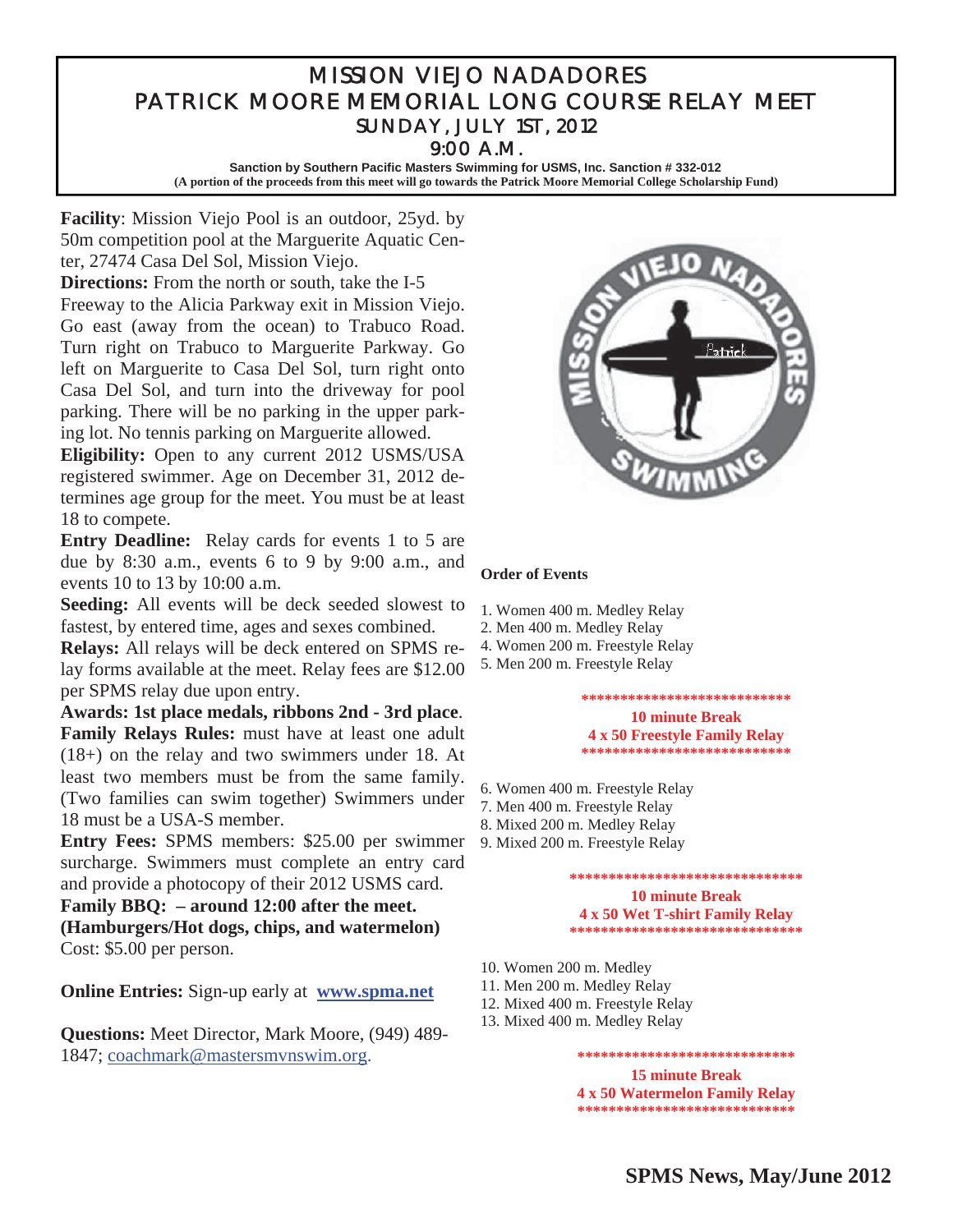

**Facility:** Marguerite Aquatic Complex, 27474 Casta Del Sol, Mission Viejo, CA 92692

**Directions:** Take I-5 Freeway to the La Paz exit. Turn east on La Paz, left on Marguerite, and right on Casta Del Sol. Turn right at the first driveway. The swim parking lot is behind the tennis courts on the right with the exit being at the upper lot. Do not park in the tennis lot on Marguerite. Street parking is available between marked and posted signs.

**Rules:** USMS rules will govern. Current SPMS meet procedures will be enforced and take precedence over any errors or omissions on this entry form. All events are timed final. Swimmers are limited to a total of 7 individual events for the entire meet, not including relays but not more than 5 per day. Age on December 31st, 2012 determines the age group of the swimmer for the entire meet.

**Warm-up:** USMS warm-up policies will be enforced by USA Swimming Officials. There will be **NO DIVING** into the pools at any time except into the designated sprint lane(s). **Warm-up rules will be announced and posted.** Warm-up in the competition pool will be available for one hour prior to the start of each session.

**Entries: Online registration is encouraged.** Online entries completed by 11:59pm on Friday, July 27th, 2012 are a flat \$45.00 entry fee. Online entries completed July 28th through 11:59pm on Monday, August 6th are a flat \$60.00 entry fee. **Paper/mailed entries** that are postmarked on or before Friday, July 27th, 2012 are a flat \$45.00 entry fee. Paper/mailed entries received between July 28th and Monday, August 6th is a flat \$60.00 entry fee.

**Relays**: A swimmer may swim only once in each relay event (400 and 800 Freestyle Relay, and 400 Medley Relay). Relay fees (\$10.00) are payable at the time relays are entered, either by cash or by check (payable to MVN). All relays must be submitted on an SPMS relay form. (Incomplete, incorrect, or illegible relay forms will be rejected.) A USMS-registered swimmer may enter the meet to swim only relays **before the start of the meet** (event 1), by paying the \$10.00 relay-only entry fee, and by signing the meet entry form. Check-in deadlines for relays will be announced at the meet.

**Seeding:** All events will be seeded and swum slowest to fastest. Men and women will be seeded together for the 400, 800, and 1500 m Freestyle and also the 400 m Individual Medley, based on entry time. Men and women will swim separately for all other individual events. Scoring will be by gender and age group. The 1500 m Freestyle may be limited to the first 60 entries at the discretion of the meet director. Swimmers may enter both the 800 and 1500 m Freestyle.

**Timing:** Electronic timing will be used and two timers per lane will be provided. Clubs are requested to assist with timing when possible.

**Check-in:** Positive check-in is required for all events. Check-in closes at 8:00 a.m. on Saturday for the 400 m Freestyle, and at 8:00 a.m. on Sunday for the 800 m Freestyle. Check-in for all other events will close one hour prior to the anticipated start of the event.

**Awards:** Individual: SPMS Medals for places 1 to 3, and SPMS Ribbons for places 4 to 6 for each age group and gender. Relays: SPMS medals for 1st place, SPMS Ribbons for 2nd and 3rd places. There will be special awards for high point male and female swimmer in each age group, based on points from individual events. Awards to the top eight teams, based on combined scoring for men and women, individual events plus relays. **Checks payable to:** Mission Viejo Nadadores

Mail consolidated entry card, a copy of your 2012 USMS card, and check to: Mark Moore, 33055 Dolphin Ct, San Juan Capistrano, CA 92675 To register online, go to www.spma.net, and click on 2012 SPMS Long Course Championships.

**Questions** Meet Director, Mark Moore, (949) 489-1847, m.w.moore@cox.net

**Snack Bar:** A complete hot and cold snack bar will be available.

## **EVENT SCHEDULE**

(Women's / Men's)

**Friday, August 10, 2012 Warm-up starts at 12:00 noon Meet starts at 1:00 p.m.** (1 / 2) Mixed 1500 m Freestyle (3 / 4) Mixed 400 m Individual Medley (5) 400 m Freestyle Relay (Women, Men, Mixed)

**Saturday, August 11, 2012 Warm-up starts at 7:30 a.m. Meet starts at 9:00 a.m.**  (6 / 7) Mixed 400 m Freestyle (8 / 9) 200 m Butterfly (10) 800 m Freestyle Relay (Women, Men, Mixed) (11/12) 50 m Freestyle (13/14) 200 m Breaststroke (15) Mixed 200 m Freestyle Relay (16/17) 100 m Backstroke

(18/19) 50 m Butterfly (20) Mixed 200 m Medley Relay (21/22) 100 m Breaststroke (23/24) 200 m Freestyle

**Sunday, August 12, 2012 Warm-up starts at7:30 a.m. Meet starts at 9:00 a.m.**  (25/26) Mixed 800 m Freestyle (27/28) 200 m Individual Medley (29) 400 m Medley Relay (Women, Men, Mixed) (30/31) 100 m Freestyle (32/33) 50 m Backstroke (34) 200 m Freestyle Relay (Women, Men) (35/36) 100 m Butterfly (37/38) 50 m Breaststroke (39/40) 200 m Backstroke

## **SPMS News, May/June 2012**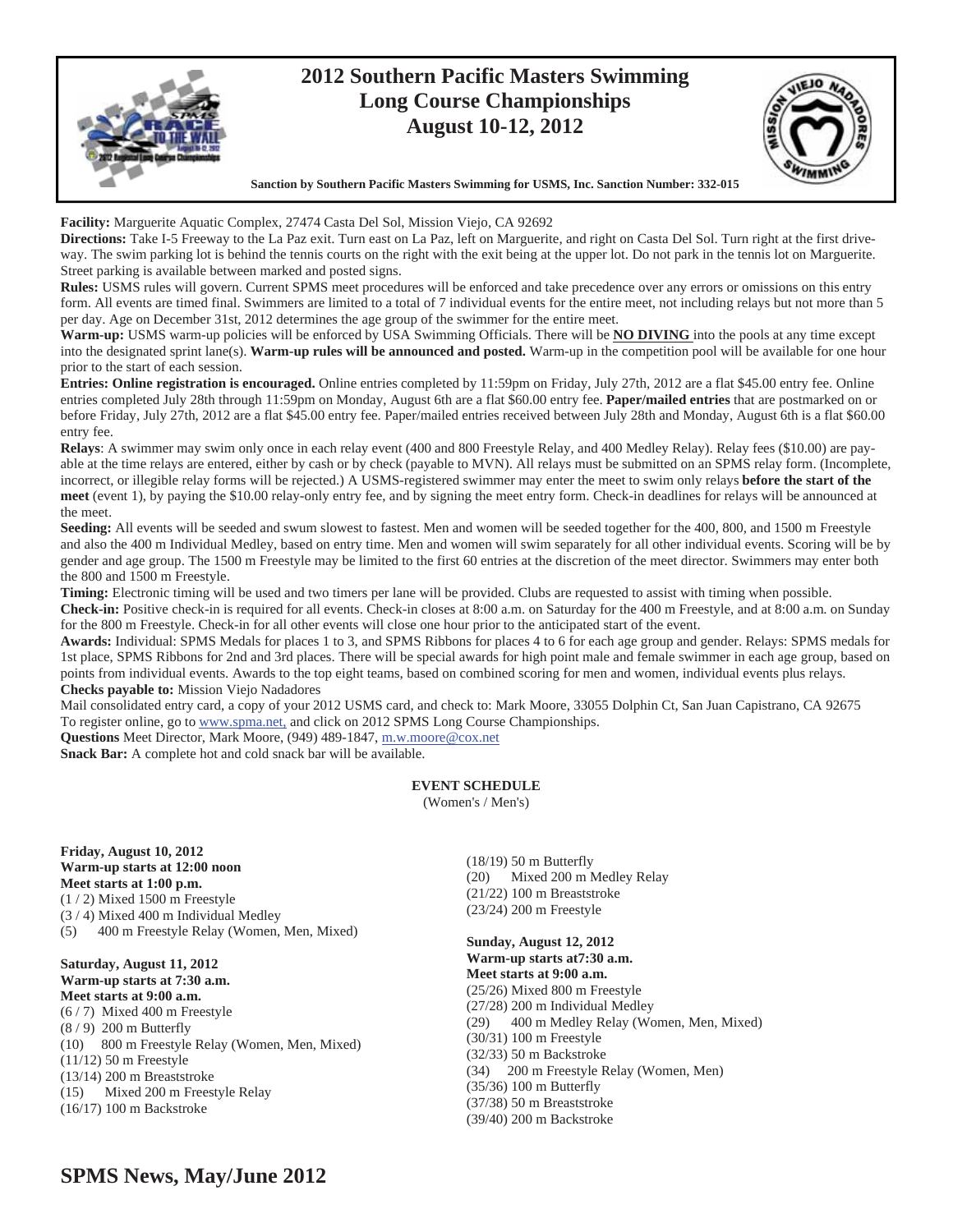# **Out of Town Competition**

**by Jessica Seaton, D.C.** 

Competing in Masters pool meets or open water events out of town can be a lot of fun. In addition to meeting new people and the challenge of competing in a different environment, out-of-town events give one a chance to explore a different environment. Along with the fun and excitement come challenges.

If you're competing in an event in your own time zone, most of your challenges will be related to travel and a new environment. Travelling for longer periods of time can make you stiff and tired. To overcome the travel-related stiffness, I recommend going for a swim after you arrive. If the competition or open water venue is not available or easily accessible, then use the hotel pool or an available public pool. Swim enough so that you're loosened up, but not enough so that you're even more tired. While you'll probably still get hungry at the same times you usually get hungry, you'll have to make a more concerted effort to remain hydrated, especially if you're flying, as airplanes have very dry air. If you don't hydrate well on the flight, you might find yourself cramping in the pool. As before any competition, eat foods that you are comfortable with and used to eating. The night before your event is not the best time to try Indian food for the first time or any other food for the first time! Sometime before you go to sleep, I also recommend taking the time to do your usual stretching routine, focusing on breathing and your body. Relax before you go to bed so that you get a good night's sleep.

All living beings, including algae and plants, have internal clocks that establish a physiological rhythm. The exact mechanism is still being explored, but various proposed mechanisms include a genetic influence on the production of proteins sensitive to changes in light and darkness. Various studies have been performed looking at the optimal times for swimming fast. The consensus is that early evening is the optimal time for fast swimming and the worst time seems to be early morning, especially prior to 8 a.m. Research has also found that these optimal times may vary 65 minutes in either direction depending on whether you're a morning or an evening person. Morning people also secrete significantly more adrenaline in the morning than do evening types, probably giving them a slight advantage. Most Masters meets or events start in the early morning, around 8 or 9 a.m. While that is not the optimal time for speed for anyone, it will be worse if you're used to swimming at night and waking up later. Prior to a meet in your time zone, you might want to get up earlier and swim in the mornings in the days or weeks leading up to the competition.

For meets that are in a different time zone, the challenges are greater, especially for those of us travelling from the West Coast. A meet that starts at 8 a.m. on the East Coast is, in effect, starting at 5 a.m. West Coast time. It also means waking up at our equivalent of 3 a.m. to get ready, have breakfast, get to the pool, and warm up. Strategies to deal with an East Coast event could be to start re-setting your internal clock while still on the West Coast. That could mean waking up at 5 a.m. and exposing yourself to light at that time and then going to an early swim practice. It would also mean having your meals earlier than you usually do. It might not be possible to eat all your meals three hours earlier, but even an hour earlier will start getting you on the new time zone. If you're finding that going to sleep an hour earlier is difficult, you can try taking 5 mg melatonin (a hormone naturally excreted by your pineal gland in your brain) about a half hour before you'd like to go to sleep. Once you're in your new time zone, continue taking melatonin for three days.

If you're travelling abroad and the time difference is more than 3 hours, getting up early here is not going to help adjusting to the time difference. If you're an evening swimmer, attending a few morning practices may help you get used to what it feels like to swim with morning stiffness, but it's not going to reset your clock. When you arrive at your destination, eat your meals at normal mealtimes, even if you're not hungry. This will help reset your gastrointestinal clock. You might find you need to eat prunes or use a mild laxative, such as an herbal laxative tea, to get your bowels moving. A caffeinated beverage in the morning can also help with re-setting your internal clock. Depending on your travel plans, swimming on the day of your arrival or, if that 's not possible, the next day will help speed up this adaptation. You might need to nap, but you should try and keep your naps to no longer than an hour. 5 mg of melatonin a half hour before you'd like to go to sleep will also help. Continue this for three days.

Some people take a sleeping pill on overnight flights, such as from Los Angeles to Paris. While it can ensure at least a few hours of sleep, I would caution you that you may wake up feeling extremely stiff. I would not recommend using melatonin along with a tranquilizer or sleeping pill. While alcohol generally makes people sleepy, it ultimately can disrupt your sleep and cause you to wake up several hours after you fall asleep. With all the challenges of trying to get a good night's sleep in a different time zone, I suggest drinking a minimal amount of alcohol, if any, to make sure you get a good night's sleep.

How long it takes one to adapt to being in a different location or time zone varies from individual to individual. As we get older, adjusting to the time change may be more challenging. The rule of thumb is that it takes people as many days to adapt as the hours are in the time difference. So travelling from Los Angeles to London, with an 8-hour time difference, could take about a week until you feel completely normal. It is, however, easier for the body to adapt to travel going west than it is to travel going east.

I have always enjoyed competing in out-of-town meets, including meets abroad. While I follow the guidelines I've mentioned above, I also know that there are many elements involved with travel that cannot be controlled such as delayed flights, delayed baggage, carrying luggage, and walking much more in the destination city than I do in Los Angeles. If I want to compete in a meet where I feel more in control of the elements so that I can get my best possible times, I'll swim in a local meet, or at least one in my time zone. If I travel to a meet out of town, I know that I can look forward to a good competition, meeting new people, seeing interesting places, and having an adventure as well as knowing that being in a different location also means having to deal with jet lag and the challenges of being in a different time zone.

*Jessica Seaton, D.C., is a chiropractic orthopedist specializing in sports medicine and functional medicine. She is in private practice in West Los Angeles, and has been swimming with West Hollywood Aquatics for more than 20 years. She has competed throughout the U.S., as well as in Sydney, Paris, Amsterdam, Montreal, and Cologne. She can be reached at drjessica@drjessicaseaton.com or at (310) 470-0282. Her website is www.drjessicaseaton.com. You can follow her on Facebook at www.facebook.com/drjessicaseaton.*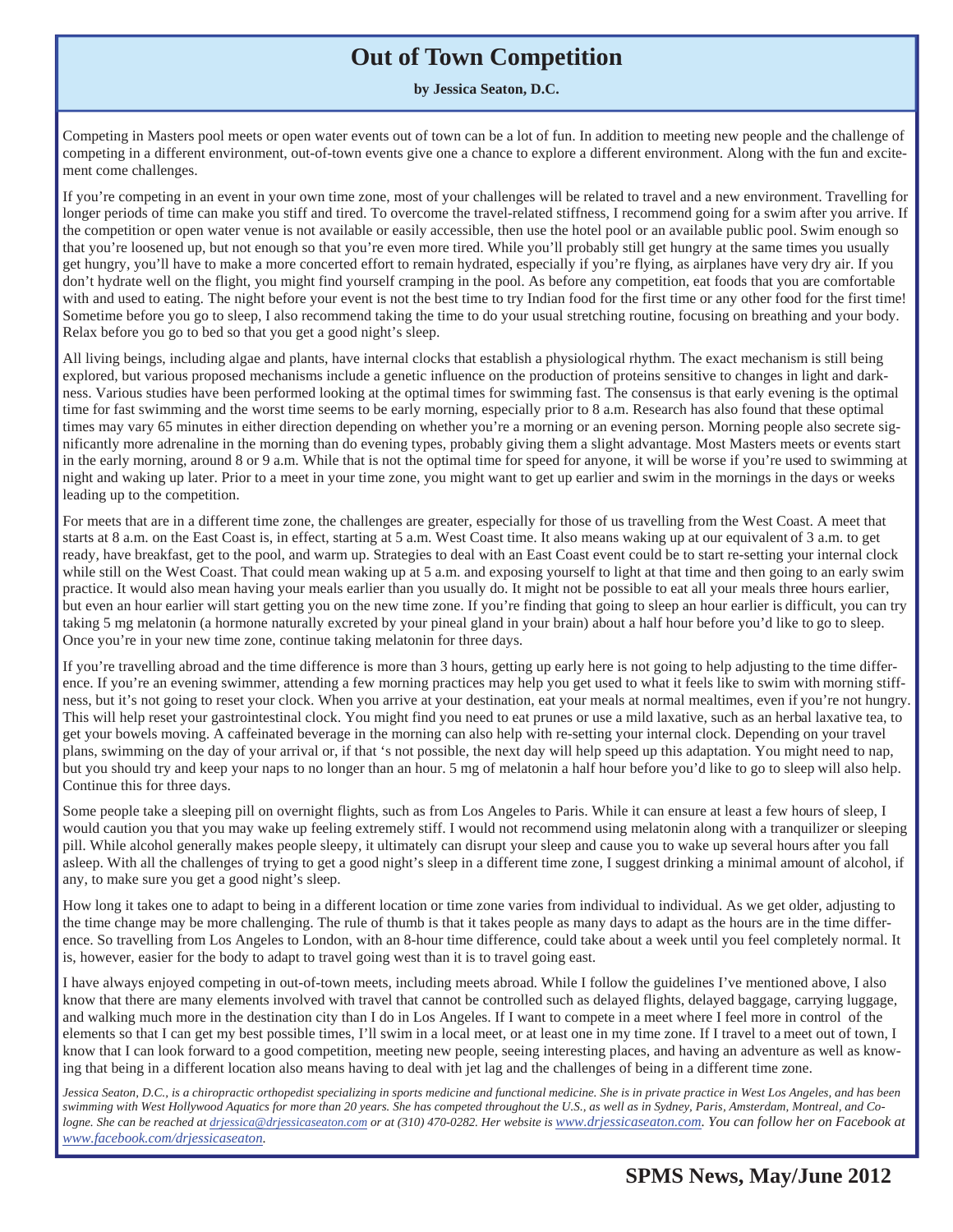### **SWIM FOR LIFE**

|                                                                                          | SWIM FOR LIFE                                                                                                                                                                |
|------------------------------------------------------------------------------------------|------------------------------------------------------------------------------------------------------------------------------------------------------------------------------|
| <b>SAN LUIS OBISPO, SANTA BARBARA (North) and KERN</b>                                   |                                                                                                                                                                              |
| ATASCADERO: Team KMAN                                                                    | Jennifer Glenesk (805) 610-7573jglenesk@charter.net, www.teamkman.org                                                                                                        |
| ATASCADERO: No. SLO Masters<br><b>BAKERSFIELD: Gold Wave Masters</b>                     | Kass Flaig (805) 704-9797, kassflaig@hotmail.com, www.c2multisport.com<br>Chris Hansen (661) 654-2327; chansen6@csub.edu                                                     |
| <b>BAKERSFIELD Swim Club</b>                                                             | Keith Moore, bsc@bakersfieldswimclub.org, www.bakersfieldswimclub.org                                                                                                        |
| <b>BAKERSFIELD Aquatics Club</b>                                                         | Charles Pike (661) 395-4663, bakersfieldaquatics@yahoo.com, www.bakersfieldaquatics.org                                                                                      |
| LOMPOC: Lompoc's Other Swim Team                                                         | Frank Piemme (805) 735-7574, conniefrank@verizon.net                                                                                                                         |
| PASO ROBLES: North County Aquatics<br><b>SAN LUIS OBISPO Masters</b>                     | Nancy Sznejkowski (805) 238-5591, betco@yahoo.com, www.northcountyaquatics.org<br>Philip Yoshida (805) 543-9515, office@sloswimclub.org, www.sloswimclub.org                 |
| SAN LUIS OBISPO: Kennedy Club Masters                                                    | Linda Stimson (805) 781-3488 x 17, sloaguatics@kennedyclubs.com, www.kennedyclubs.com                                                                                        |
| SANTA MARIA: Santa Maria Swim Club                                                       | Mike Ashmore $(805)$ 928-9655, santamariaswim@verizon.com, www.santamariaswim.net                                                                                            |
| <b>SANTA BARBARA (South) and VENTURA</b>                                                 |                                                                                                                                                                              |
| CAMARILLO: Camarillo YMCA<br>CARPINTERIA: Channel Island                                 | Martin Armstrong (805) 794-5525, kelpbedd@yahoo.com, www.ciymca.org<br>Vic Anderson (805) 403-5425, delphis13@msn.com, channelislandmasters.blogspot.com                     |
| OJAI: Ojai Masters                                                                       | Rick Goeden (805) 646-6884, theswimguy@sbcglobal.net                                                                                                                         |
| SANTA BARBARA Aquatics Club                                                              | Gregg Wilson (805)252-6469, sbacmasters@gmail.com, www.sbaquatics.com                                                                                                        |
| SANTA BARBARA: UCSB Masters<br><b>SANTA BARBARA Masters</b>                              | Naya Higashijima (805) 893-2505, ucsbmasters@gmail.com                                                                                                                       |
| <b>SANTA BARBARA: Oceanducks</b>                                                         | SB Swim Office (805) 966-9757, swimoffice@sbswim.org<br>Emilio Casanueva (805) 637-8331, emilio@zapallar.net                                                                 |
| THOUSAND OAKS: Conejo Simi Aquatics                                                      | Jon Irwin (310) 658-7276, jirwin@earthlink.com, www.csaswim.com                                                                                                              |
| THOUSAND OAKS: Conejo Valley Multisport Masters                                          | Nancy Kirkpatrick-Reno (818) 469-9972, nancy@conejovalleymultisportmasters.com                                                                                               |
| THOUSAND OAKS: Daland Masters<br>THOUSAND OAKS: South Coast Aquatics                     | Kevin Lane (818) 917-6930, klane1956ct@sbcglobal.net, www.dalandswim.com<br>Matt Warshaw (805) 660-2082, matt@southcoastaquatics.com, www.southcoastaquatics.com             |
| <b>VENTURA COUNTY Masters</b>                                                            | Jason York (408) 821-5600, jason.e.york@gmail.com, www.buenaventuraswimclub.org                                                                                              |
| <b>VENTURA: Rio Mesa Masters</b>                                                         | Toby Petty (805) 642-6674, tonthego00@sbcglobal.net, www.riomesaswimclub.com                                                                                                 |
| <b>LOS ANGELES (North)</b>                                                               |                                                                                                                                                                              |
| CLAREMONT: The Claremont Club<br>COVINA: Covina Aq. Assn: Masters Swimming               | John Ries (909) 625-6791, tccswim@hotmail.com<br>Christine Maki (626) 641-5680, covinamastersswimteam@yahoo.com                                                              |
| L.A. Van Nuys: SCAQ                                                                      | SCAQ Office (310) 390-5700, www.swim.net/scaq                                                                                                                                |
| LANCASTER: Oasis Masters                                                                 | Tom Otto (661) 948-0057, ottolfixit@hotmail.com                                                                                                                              |
| PALMDALE: Canyons Aquatic Masters                                                        | Jeff Conwell (661) 993-2868, jeffc@canyons.org, www.canyons.org                                                                                                              |
| PASADENA: Caltech Masters<br><b>PASADENA: Rose Bowl Masters</b>                          | Suzanne Dodd (626) 449-7536, srdodd@jpl.nasa.gov<br>Chad Durieux (626) 564-0330, cdurieux@rosebowlaquatics.org, www.rosebowlaquatics.org                                     |
| SAN FERNANDO: Triton Swimming and Triathlon Team                                         | Chris Georges (818) 794-0196, tritonswimntri@gmail.com                                                                                                                       |
| <b>SANTA CLARITA Masters</b>                                                             | Lance O'Keefe, lokeefe@santa-clarita.com, pool: (661) 250-3767                                                                                                               |
| WALNUT: Faster Masters Swim Team                                                         | Louis Boehle (909) 657-7758, louisboehle@mac.com                                                                                                                             |
| <b>LOS ANGELES</b> (Westside)<br>CALABASAS: City of Calabasas Masters                    | Raine Kishimoto (818) 222-2782 x 110, lkishimoto@cityofcalabasas.com                                                                                                         |
| EL SEGUNDO MASTERS                                                                       | City of El Segundo (310) 524-2700 x2738                                                                                                                                      |
| HOLLYWOOD: Hollywood Wilshire YMCA                                                       | Ricardo Espinoza (213) 639-7547, ricardoespinoza@ymcala.org                                                                                                                  |
| L.A. Pac Palisades, Santa Monica, Culver, Westwood, LMU<br>L.A. WEST: UCLA Bruin Masters | SCAQ Office (310) 390-5700, www.swim.net/scaq<br>Erica Stebbins (310) 386-2712, estebbins@recreation.ucla.edu                                                                |
| <b>MALIBU Community Pool Swims Masters</b>                                               | Molly Larson (310) 456-2489 x272, mlarson@ci.malibu.ca.us, www.ci.malibu.ca.us                                                                                               |
| WEST HOLLYWOOD Aquatics                                                                  | Michael Jorgensen (310) 288-6555 (team hotline), info@wh2o.org, www.wh2o.org                                                                                                 |
| WOODLAND HILLS: Southwest Aquatics Masters                                               | Fred Shaw (818) 347-1637, swamfred@aol.com, www.swam.us                                                                                                                      |
| <b>LOS ANGELES (Central and South)</b><br>CATALINA Channel Swimming Federation           | Carol Sing (619) 588-2677, swim@swimcatalina.org, www.swimcatalina.org                                                                                                       |
| L.A.: Swimming Los Angeles                                                               | Matt Harrigan, matt@swimmingla.com or Andy Copley, andy@swimmingla.com                                                                                                       |
| L.A. Echo Park and USC: SCAQ                                                             | SCAQ Office (310) 390-5700, www.swim.net/scaq                                                                                                                                |
| L.A. MID-WILSHIRE: Meridian Swim Club                                                    | Vanessa Mesia (310) 729-2971, vanessamesia@sbcglobal.net, www.meridiansportsclub.com<br>Vanessa Mesia (310) 729-2971, vanessamesia@sbcglobal.net, www.laac.com               |
| L.A.: Los Angeles Athletic Club Masters<br><b>SOUTH GATE Masters Swim Team</b>           | Patricia Mitchell (323) 563-5446, pmitchell@sogate.org                                                                                                                       |
| <b>LOS ANGELES (South Bay and East County)</b>                                           |                                                                                                                                                                              |
| CARSON/LOS ALAMITOS: Long Beach Grunions                                                 | Yuji Utsumi, (562) 252-0220, info@lbgrunions.com, www.lbgrunions.com                                                                                                         |
| HAWTHORNE: South Bay Swim Team                                                           | Kathy Davids Gore (310) 643-6523, kdavids@socal.rr.com, www.southbayswimteam.org                                                                                             |
| LA MIRADA: La Mirada Armada<br>LONG BEACH: Alpert JCC                                    | Beverly Garman (949) 552-1710, ihaccoach@aol.com, www.swimarmada.com<br>Sascha Bryon-Zwick (562) 426-7601 x1035, sbryanzwick@alpertjcc.org, www.alpertjcc.org                |
| LONG BEACH: Long Beach Masters Swim                                                      | Cindy Summers (562) 416-6755, summerscm@hotmail.com                                                                                                                          |
| LONG BEACH: Shore Aquatic Masters                                                        | Robert Lynn (562) 644-3883, europeanhouse@aol.com, www.shoreaquatics.com                                                                                                     |
| LONG BEACH: Viking Aquatics/Masters                                                      | Chris Oeding (714) 478-3030, chris@vikingaquatics                                                                                                                            |
| <b>MANHATTAN BEACH: Magnum Masters</b><br>RANCHO PALOS VERDES: Zenith Aquatics           | Chuck Milam (310) 546-3601, cdmilam@hotmail.com, www.manhattancc.com<br>Shari Twidwell (310) 947-1323, shari@zapswimming.com, www.zapswimming.com                            |
| TORRANCE : LA Peninsula Swimmers                                                         | Jim Steinauer (310)374-1263 info@lapsmasters.org, www.lapsmasters.org                                                                                                        |
| <b>INLAND EMPIRE</b>                                                                     |                                                                                                                                                                              |
| <b>BEAUMONT Masters</b><br>CORONA: Circle City Aquatics                                  | Christy Arwood (951) 769-2087, christy@nds-ca.net<br>Scott Gainey (949) 315-1013, coachgainey@gmail.com, www.ccaqswim.org                                                    |
| CORONA: Corona Aquatic Team Masters                                                      | John Salvino (866) SWM-CRNA, coachsalvino@hotmail.com                                                                                                                        |
| RIVERSIDE: Riverside Aquatics Assn.                                                      | Carrie Ridgway (951) 205-2268, info@raa-swim.org, www.raa-swim.org                                                                                                           |
| TEMECULA: City of Temecula Masters                                                       | Gwen WIllcox (951) 694-6410, gwen.willcox@cityoftemecula.org                                                                                                                 |
| <b>TEMECULA Swim Club</b><br>YUCAIPA: Masters of Yucaipa                                 | Bryan Davis (951) 285-2718, headcoach@temeculaswimclub.com, www.temeculaswimclub.com<br>Jason Bradbury (951) 845-7458, ystcoach.jason@verizon.net, www.yucaipaswim.org       |
| <b>ORANGE COUNTY</b>                                                                     |                                                                                                                                                                              |
| ALISO VIEJO: Renaissance Club Sport                                                      | Alex Isaly (949) 643-6700, alex.isaly@clubsports.com, www.renaissanceclubsport.com/aliso-viejo                                                                               |
| COSTA MESA: Orange Coast Masters Swimming                                                | Anthony Iacopetti (714) 369-9555, aiacopetti@occ.cccd.edu, www.coastmastersswimming.com                                                                                      |
| COTO DE CAZA: Coyotes<br>FULLERTON: FAST Masters Team                                    | Todd Conrad (949) 858-4100 x257, cotocoyotes@gmail.com<br>Bill Jewell (949) 466-6523, swimbill@sbcglobal.net, www.fastswim.org                                               |
| HUNTINGTON BEACH: Golden West Swim Club                                                  | Cindy Lim (714) 397-0132, cindyhlim@msn.com, www.goldenwestswimclub.com                                                                                                      |
| <b>IRVINE</b> Novaquatics                                                                | Mike Collins (949) 338-6682, info@novamasters.com, www.novamasters.com                                                                                                       |
| <b>IRVINE: UCI Masters</b>                                                               | Charlie Schober (949) 824-7946, ctschobe@uci.edu, www.masterswim.uci.edu                                                                                                     |
| <b>LOS ALAMITOS</b><br><b>MISSION VIEJO Masters</b>                                      | MastersCorey Lakin (562) 430-1073 x511, clakin@ci.los-alamitos.ca.us, www.ci.los-alamitos.ca.us<br>Mark Moore (949) 233-6521, swimoffice@mvnswim.org, www.mastersmvnswim.org |
| NEWPORT BEACH: Pacific Coast Aquatics                                                    | Mark Desmond (949) 306-3599, markdesmond@highhopes.ws, www.pacificcoastaquatics.org                                                                                          |
| NEWPORT BEACH Lifeguard Association                                                      | Jim Turner (949) 644-3046, jturner@nbfd.net, www.newportlifeguard.org                                                                                                        |
| TUSTIN: SOCAL Aquatics                                                                   | Steve Pickell (714) 356-7390, coachsteve@socalaquatics.com, www.socalaquatics.com                                                                                            |
| YORBA LINDA: East Lake Eagle Rays<br><b>LAS VEGAS</b>                                    | Mike Pawloski (714) 372-6273, bonuspak@earthlink.net                                                                                                                         |
| HENDERSON Southern Nevada Masters                                                        | Frank Lowery (702) 400-2790, flowery719@cox.net, www.lowerysmultisport.com                                                                                                   |
| LAS VEGAS: Las Vegas Masters<br>$I$ AC MECAC, $C_{\text{max}}$                           | Victor Hecker (702) 247-7788, heckerrealestate@hotmail.com<br>$(702)$ 109.2216                                                                                               |

LAS VEGAS: Swim Las Vegas <br>
LAS VEGAS: Viva Las Vegas Masters **Kara Robertson (702) 498-2316**, swimlasvegas@gmail.com, www.swimlv.com<br>
Melissa Gutierrez (702) 480-4321, mjvgutierrez@cox.net Melissa Gutierrez (702) 480-4321, mjvgutierrez@cox.net